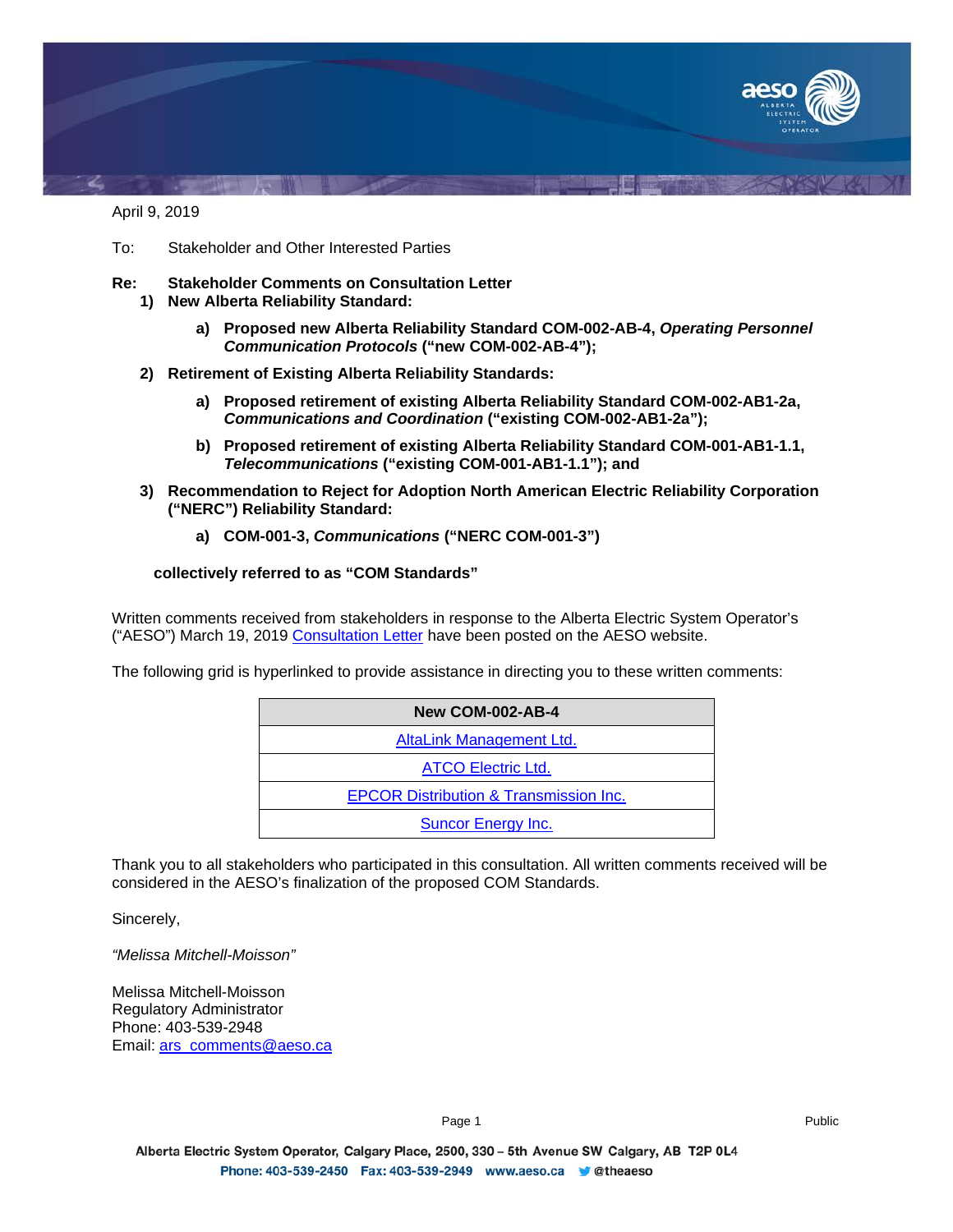<span id="page-1-0"></span>**Proposed new Alberta Reliability Standards COM-002-AB-4,** *Operating Personnel Communication Protocols* **("new COM-002-AB-4")**



| Date of Request for Comment:<br>March 19, 2019<br>March 19, 2019<br>April 3, 2019<br>Period of Comment:<br>through | Jenette Yearsley<br>Contact:<br>403-387-8275<br>Phone: |
|--------------------------------------------------------------------------------------------------------------------|--------------------------------------------------------|
| Comments From:<br>AltaLink                                                                                         | Jenette.Yearsley@AltaLink.ca<br>Email:                 |
| Date [yyyy/mm/dd]: 2019/04/03                                                                                      |                                                        |

工作业的

*Listed below is the summary description of changes for the proposed new COM-002-AB-4. Please refer back to the Consultation Letter under the "Attachments" section to view materials related to the proposed new COM-002-AB-4. Please place your comments/reasons for position underneath (if any).*

| <b>Alberta Reliability Standard</b>                                                                                                                                                                                                                                                                                                                                                                                                                     | <b>Stakeholder Comments and/or Alternative Proposal</b>                                                                                                                                                                                                                                                                                                                                                                                                                                                                                                                                                                                                                                                                                                                                                                                                                                                                                                                                                                                                |
|---------------------------------------------------------------------------------------------------------------------------------------------------------------------------------------------------------------------------------------------------------------------------------------------------------------------------------------------------------------------------------------------------------------------------------------------------------|--------------------------------------------------------------------------------------------------------------------------------------------------------------------------------------------------------------------------------------------------------------------------------------------------------------------------------------------------------------------------------------------------------------------------------------------------------------------------------------------------------------------------------------------------------------------------------------------------------------------------------------------------------------------------------------------------------------------------------------------------------------------------------------------------------------------------------------------------------------------------------------------------------------------------------------------------------------------------------------------------------------------------------------------------------|
| <b>New</b><br>The AESO is seeking comments from stakeholders with regard to the following<br>matters:<br>1. Are there any requirements contained in proposed new COM-002-AB-<br>4that are not clearly articulated? If yes, please indicate the specific<br>section of proposed new COM-002-AB-4, describe the concern and<br>suggest alternative language.<br>2. Please provide any additional comments regarding proposed new COM-<br>$002 - AB - 4$ . | Comment # 1: For R1.6, how is the "nomenclature for system elements" defined/established? Also,<br>AltaLink noticed that the AESO uses "system elements" rather than "Transmission interface Elements and<br>Transmission interface Facilities" that is used in NERC's COM-002-4. Could the AESO provide some<br>explanation on the change? Does "system element" here have the same meaning as defined in the<br><b>Consolidated Authoritative Document Glossary?</b><br>Comment #2: For R4.1, should the assessment be based on all members of the operating personnel, or<br>could it be based on sampled members of the operating personnel? Will the AESO develop an Information<br>Document for assessing the adherence to the communication protocol?<br>Comment #3: For R4.2, should the assessment be based on all members of the operating personnel, or<br>could it be based on sampled members of the operating personnel? Will the AESO develop an Information<br>Document for assessing the effectiveness of the communication protocol? |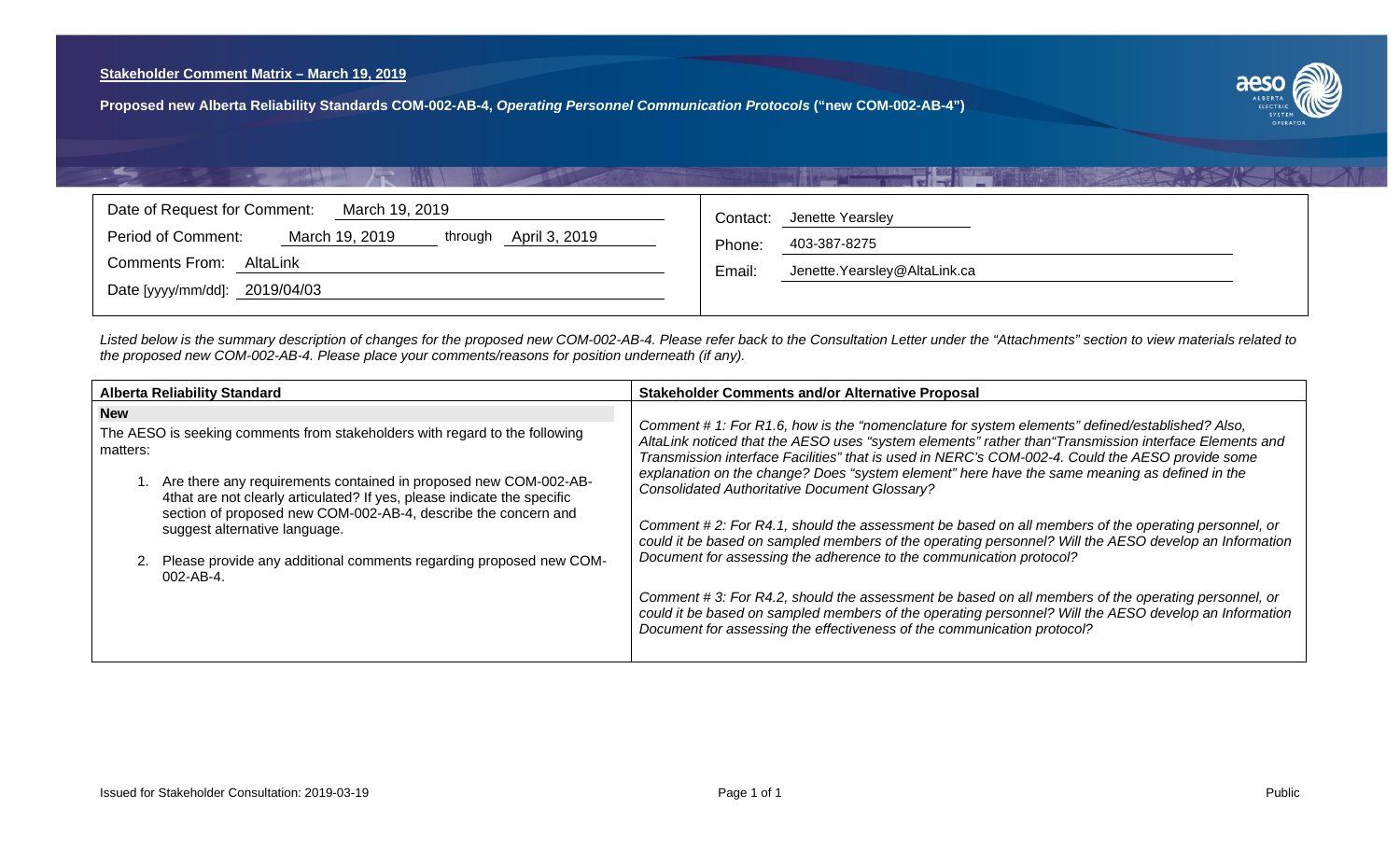<span id="page-2-0"></span>**Proposed retirement of existing Alberta Reliability Standard COM-002-AB1-2a,** *Communications and Coordination* **("existing COM-002-AB1-2a")**



| Date of Request for Comment:<br>March 19, 2019<br>April 3, 2019<br>Period of Comment:<br>March 19, 2019<br>through<br>Comments From: ATCO Electric Ltd.<br>Date [yyyy/mm/dd]: 2018/04/02 | Dan Bamber<br>Contact:<br>780 918-0986<br>Phone:<br>Dan.bamber@atco.com<br>Email: |
|------------------------------------------------------------------------------------------------------------------------------------------------------------------------------------------|-----------------------------------------------------------------------------------|
|                                                                                                                                                                                          |                                                                                   |

【書房

*Listed below is the summary description of changes for the proposed retirement of existing COM-002-AB1-2a. Please refer back to the Consultation Letter under the "Attachments" section to view materials related to the proposed retirement of existing COM-002-AB1-2a. Please place your comments/reasons for position underneath (if any).*

| <b>Alberta Reliability Standard</b>                                                                                                                    | <b>Stakeholder Comments and/or Alternative Proposal</b>                                                                                                                                                                                                                                                       |
|--------------------------------------------------------------------------------------------------------------------------------------------------------|---------------------------------------------------------------------------------------------------------------------------------------------------------------------------------------------------------------------------------------------------------------------------------------------------------------|
| <b>New</b><br>The AESO is seeking comments from stakeholders with regard to the following                                                              | Comment #1:                                                                                                                                                                                                                                                                                                   |
| matters:                                                                                                                                               | AE has the following comments:                                                                                                                                                                                                                                                                                |
| 1. Are there any requirements contained in proposed retirement of existing<br>COM-002-AB1-2a that are not clearly articulated? If yes, please indicate | 1. R4 The term '12 months' should be replaced with 'annually'. This would be consistant with other<br>ARS that have an action that must be completed yearly.                                                                                                                                                  |
| the specific section of proposed retirement of existing COM-002-AB1-2a,<br>describe the concern and suggest alternative language.                      | R5 In regards to this requirement, AE is of the understanding that an oral 2-party, person to<br>2.<br>person directive or instruction during an energy emergency alert, would only have to comply with<br>the details of this requirement if the directive or instruction issued during the energy emergency |
| 2. Please provide any additional comments regarding proposed retirement<br>of existing COM-002-AB1-2a.                                                 | alert is directly related. If the instruction or directive is not directly related and is on another topic,<br>the AESO or TFO would not need to comply? Please clarify.                                                                                                                                      |
|                                                                                                                                                        |                                                                                                                                                                                                                                                                                                               |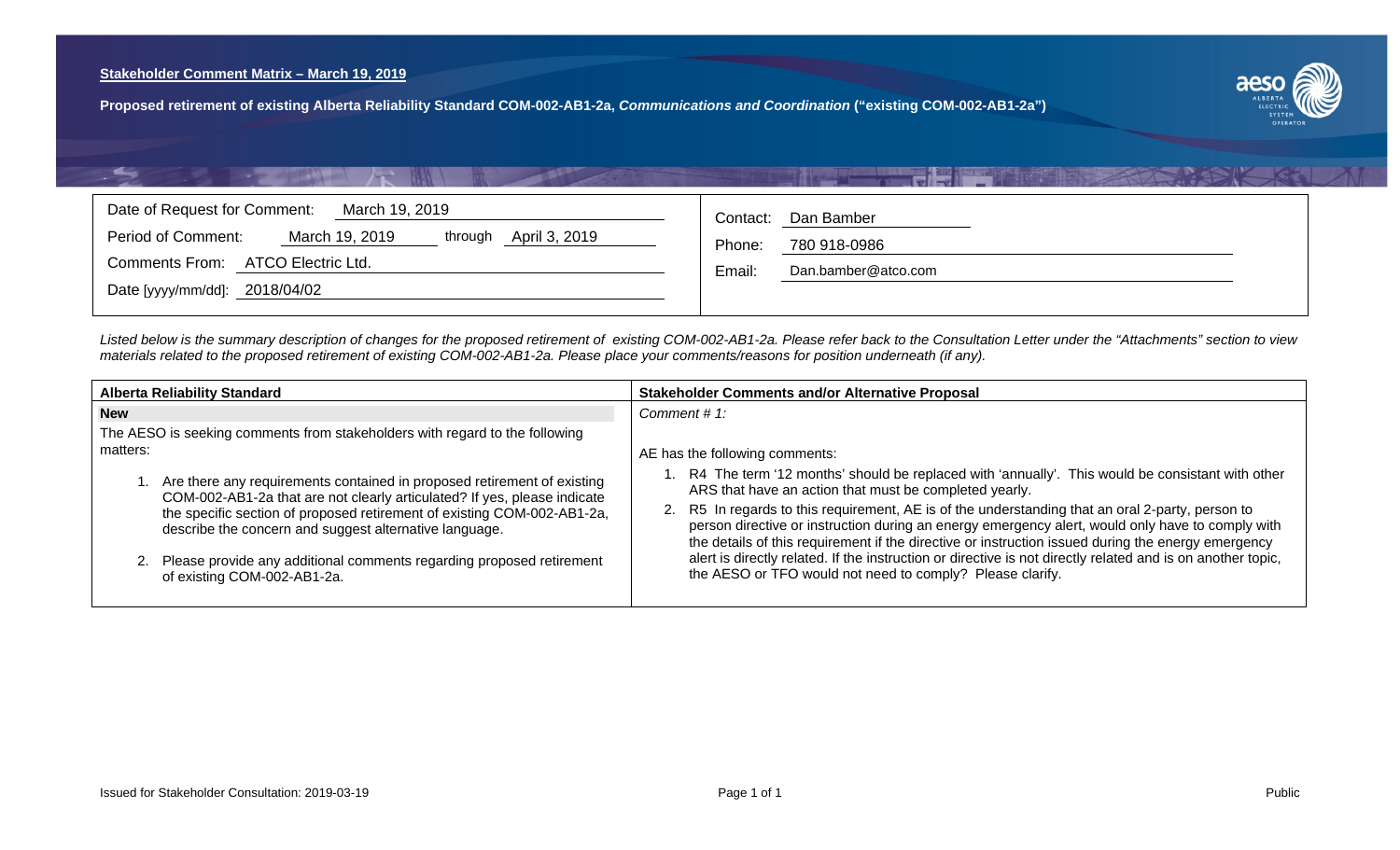<span id="page-3-0"></span>**Proposed new Alberta Reliability Standards COM-002-AB-4,** *Operating Personnel Communication Protocols* **("new COM-002-AB-4")**



| Date of Request for Comment:<br>March 19, 2019<br>April 3, 2019<br>Period of Comment:<br>March 19, 2019<br>through | Contact: Rajveen Gill                               |
|--------------------------------------------------------------------------------------------------------------------|-----------------------------------------------------|
| Comments From: EPCOR Distribution & Transmission Inc.                                                              | Phone:<br>780-412-3435<br>rgill@epcor.com<br>Email: |
| Date [yyyy/mm/dd]: 2019/04/03                                                                                      |                                                     |

i a lite

*Listed below is the summary description of changes for the proposed new COM-002-AB-4. Please refer back to the Consultation Letter under the "Attachments" section to view materials related to the proposed new COM-002-AB-4. Please place your comments/reasons for position underneath (if any).*

| <b>Alberta Reliability Standard</b>                                                                                                                                                                                                              | <b>Stakeholder Comments and/or Alternative Proposal</b>                                                                                                                                                                                                                                                             |
|--------------------------------------------------------------------------------------------------------------------------------------------------------------------------------------------------------------------------------------------------|---------------------------------------------------------------------------------------------------------------------------------------------------------------------------------------------------------------------------------------------------------------------------------------------------------------------|
| <b>New</b>                                                                                                                                                                                                                                       | Comment # $1$ :                                                                                                                                                                                                                                                                                                     |
| The AESO is seeking comments from stakeholders with regard to the following<br>matters:                                                                                                                                                          | Please provide clarity on the term "multiple-party burst" as identified in section R1.4                                                                                                                                                                                                                             |
| 1. Are there any requirements contained in proposed new COM-002-AB-4that<br>are not clearly articulated? If yes, please indicate the specific section of<br>proposed new COM-002-AB-4, describe the concern and suggest<br>alternative language. | R1.6 reads as though all system element nomenclature must be documented (R1). EDTI proposes a<br>clarification to "specify system element nomenclature when issuing an oral or written instruction or<br>directive" or "specify the use of system element when issuing an oral or written instruction or directive" |
| 2. Please provide any additional comments regarding proposed new COM-<br>002-AB-4.                                                                                                                                                               |                                                                                                                                                                                                                                                                                                                     |